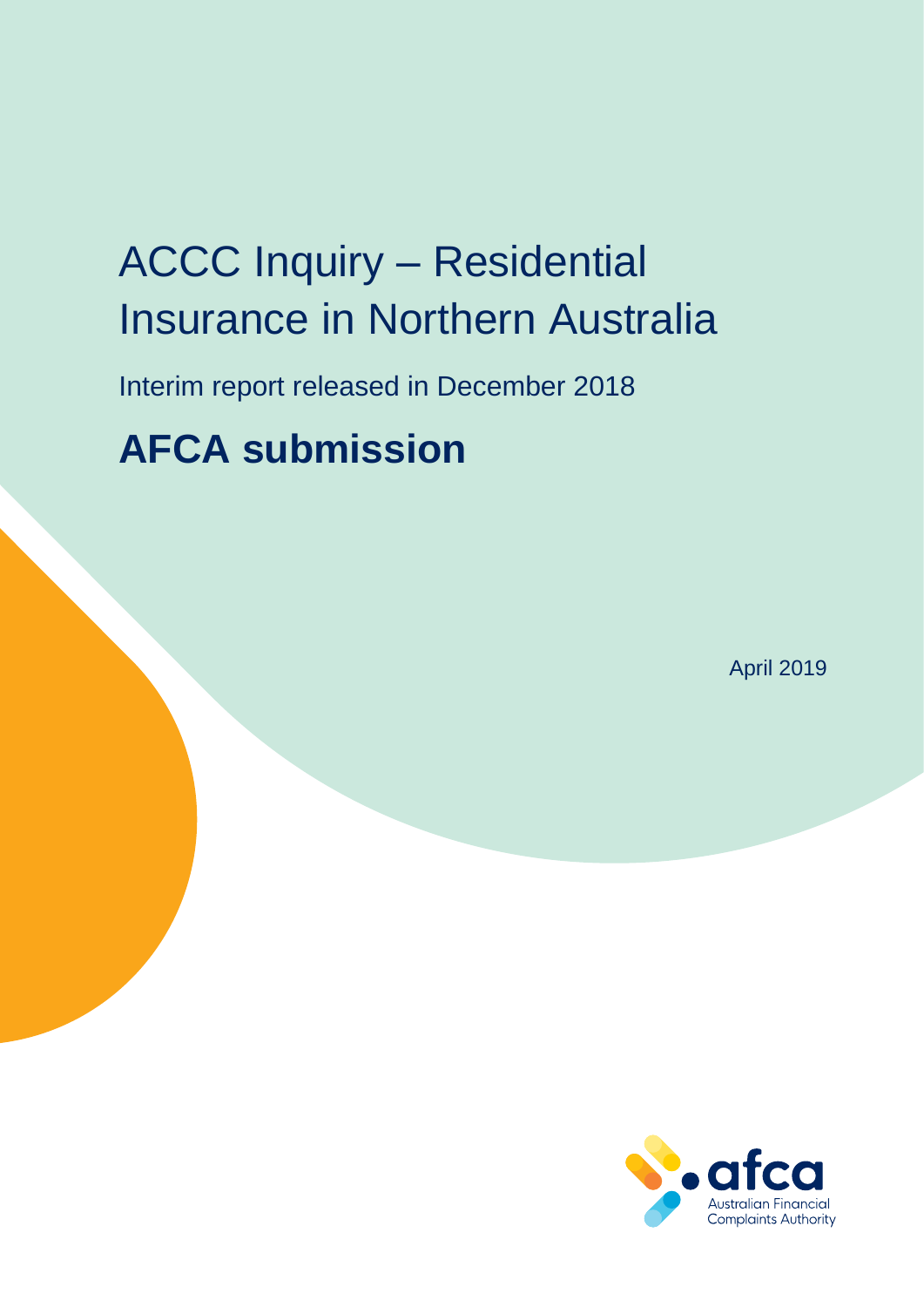# **Contents**

| 1. |  |
|----|--|
|    |  |
|    |  |
|    |  |
| 2. |  |
| 3. |  |
|    |  |
|    |  |
|    |  |
|    |  |
|    |  |
|    |  |
|    |  |
|    |  |
|    |  |

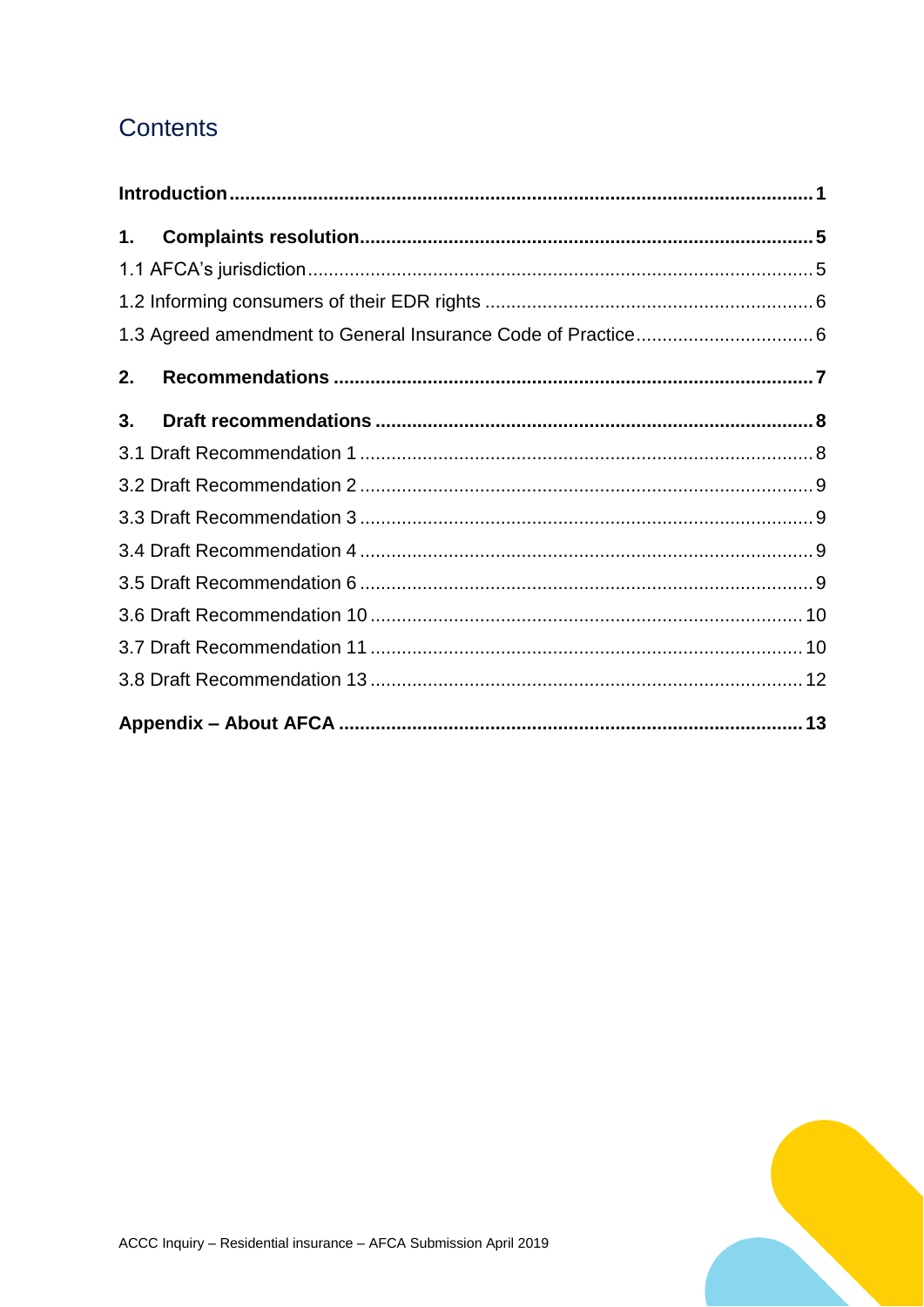## <span id="page-2-0"></span>Introduction

The Australian Financial Complaints Authority (AFCA) is the new independent external dispute resolution (EDR) scheme for the financial sector. It replaces the Financial Ombudsman Service (FOS), the Credit and Investments Ombudsman (CIO) and the Superannuation Complaints Tribunal.<sup>1</sup>

AFCA's purpose is to provide fair, independent and effective solutions for financial disputes. It does this not only by providing fair dispute resolution services, but also by working with financial firms to improve their processes and drive up industry standards of service, thereby minimising disputes.

More broadly, AFCA will play a key role in restoring trust in the financial services sector.

In addition to providing solutions for financial disputes, AFCA has responsibilities<sup>2</sup> to identify, resolve and report on systemic issues and to notify the Australian Securities and Investments Commission (ASIC), and other regulators, of serious contraventions of the law.

On 23 April 2018, AFCA was authorised pursuant to the *Corporations Act 2001.* The AFCA Rules, which govern our operations, were approved by ASIC in September 2018. We began to receive complaints under these rules on 1 November 2018.

AFCA welcomes the opportunity to provide feedback on the *First Interim Report on the Northern Australia Insurance Inquiry* released by the ACCC on 18 December 2018 (Interim Report). This submission<sup>3</sup> draws on the experience of the predecessors of AFCA – organisations that have handled general insurance complaints for more than 25 years.

Key points in this submission are:

## **Complaint resolution**

• AFCA's jurisdiction

The description of AFCA's jurisdiction in the Interim Report requires corrections. Section 1.1 of this submission explains how the corrections could be made.

• Informing consumers of their EDR rights

 $\overline{a}$ <sup>1</sup> The Appendix provides a brief overview of AFCA. For comprehensive information about AFCA, see our website [www.afca.org.au.](http://www.afca.org.au/)

<sup>&</sup>lt;sup>2</sup> See [ASIC's Regulatory Guide 267](https://download.asic.gov.au/media/4773579/rg267-published-20-june-2018.pdf) Oversight of the Australian Financial Complaints Authority.

<sup>&</sup>lt;sup>3</sup> This submission has been prepared by the staff of AFCA and does not necessarily represent the views of individual directors of AFCA.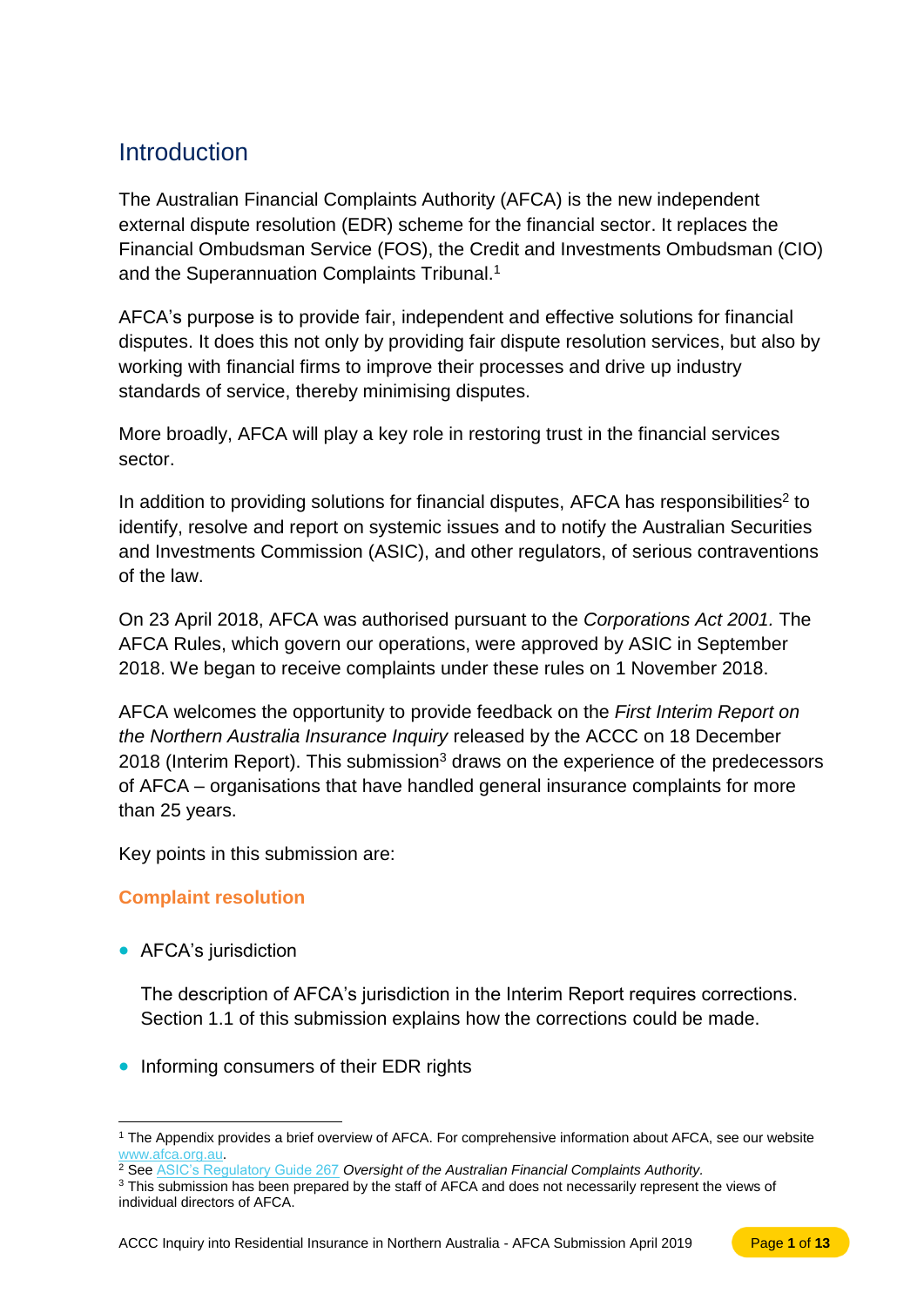Part of Recommendation 12 is designed to ensure consumers are aware of their EDR rights. Noting that ASIC's Regulatory Guide 165 (RG 165) sets requirements for insurers to inform consumers of their EDR rights, section 1.2 suggests the Inquiry examines these requirements. The current review of RG 165 may need to consider Recommendation 12.

## **Recommendations**

As section 2 explains, AFCA has already supported approaches taken in the recommendations set out in the Interim Report. Our submission in March to Treasury's consultation on general insurance disclosure supported:

- Recommendation 10, to require renewal notices to disclose the premium, sum insured and excess of the expiring policy.
- Recommendation 7, to require quotes for new insurance and renewal notices to include links to the MoneySmart website.
- Recommendation 5, to enhance the standard cover regime. AFCA believes consideration should also be given to –
	- > basing standard cover on minimum coverage designed to have low premiums and allowing insurers to add extra features (for higher premiums disclosed clearly)
	- > requiring a participating insurer to provide minimum coverage at three levels basic, intermediate and premium (and allowing extra features to be added to insurance at any level).
- Recommendation 4, to standardise definitions of key terms used in insurance policies.

## **Draft recommendations**

AFCA believes that all of the draft recommendations in the Interim Report should be considered and supports these recommendations in broad terms. Section 3 sets out comments on some of the draft recommendations, including suggestions as follows:

• Draft Recommendation 1

The estimates proposed in Draft Recommendation 1 should be presented in qualified terms to highlight their limitations and prompt a consumer to consider whether the estimate they receive is accurate.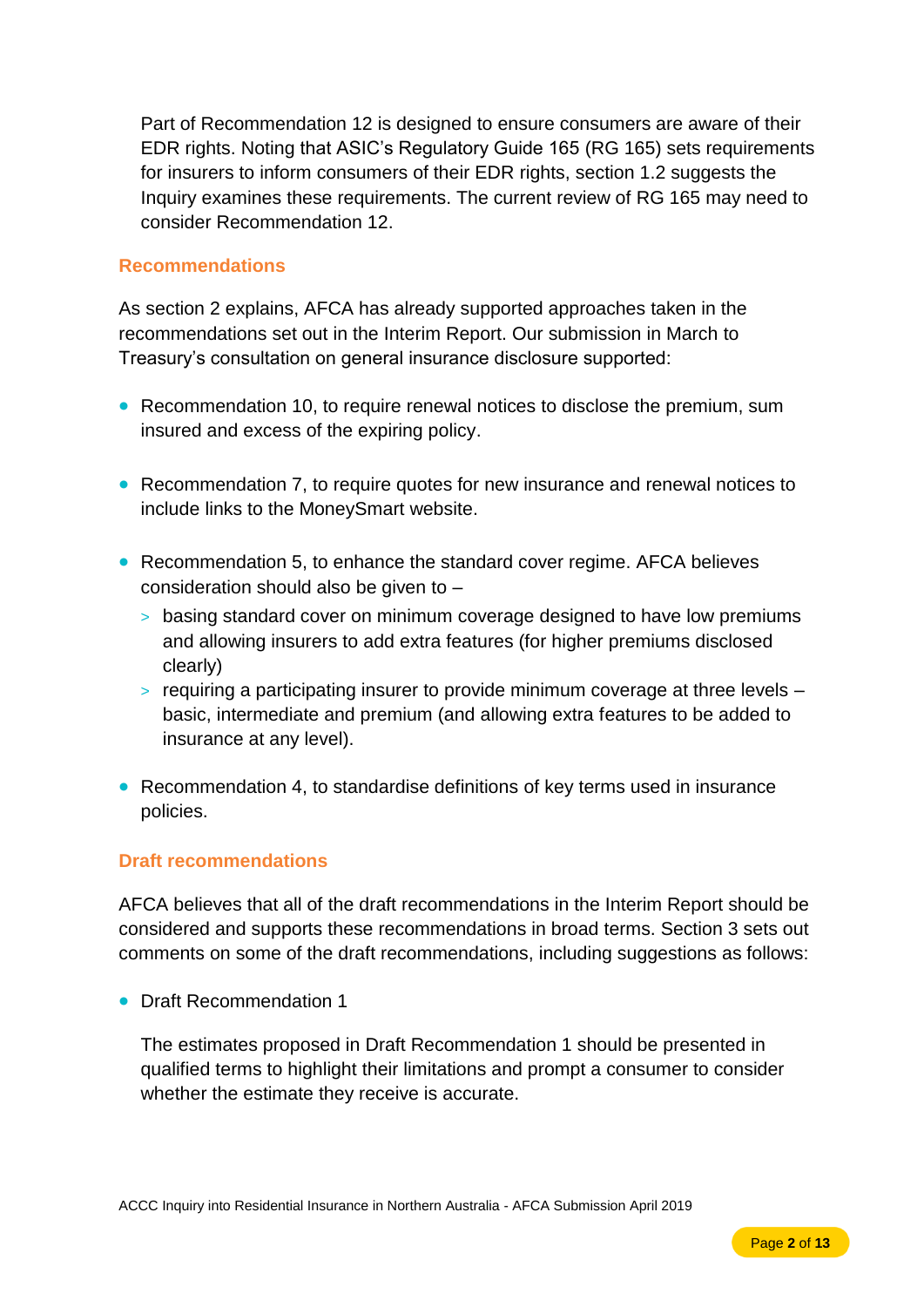## • Draft Recommendation 2

Enhancements to key facts sheet requirements should be coordinated with reforms to the standard cover regime and the standardisation of definitions. If key facts sheets are made more effective, AFCA believes they should be given more prominence in disclosure information provided online.

• Draft Recommendation 3

AFCA agrees with Draft Recommendation 3 applying to inclusions but does not see this as practicable for exclusions.

Certain exclusions could cause insurance to become a low value product. Draft Recommendation 3 does not include any limits to address this. The proposed disclosure might also draw attention to low value insurance and make it appear more attractive (due to the focus on cost).

• Draft Recommendation 4

It is essential for the comparison website proposed in Draft Recommendation 4 to be independent.

• Draft Recommendation 10

The enhanced disclosure requirements proposed in Draft Recommendation 10 should apply to all insurance brokers – not just in relation to home insurance.

• Draft Recommendation 11

AFCA believes consumers should have more control over how claims are settled but has concerns that the proposals in Draft Recommendation 11 could have unintended consequences.

The proposals would affect the handling of complaints relating to cash settlements and could reduce the scope for consumers who suffer loss to seek compensation through EDR. If Draft Recommendation 11 is implemented, strong consumer safeguards should be put in place. For example, there should be measures to ensure that a consumer does not choose between a cash settlement and a repair or replacement until they obtain –

- > independent advice and
- > their own quotes for the repair or replacement.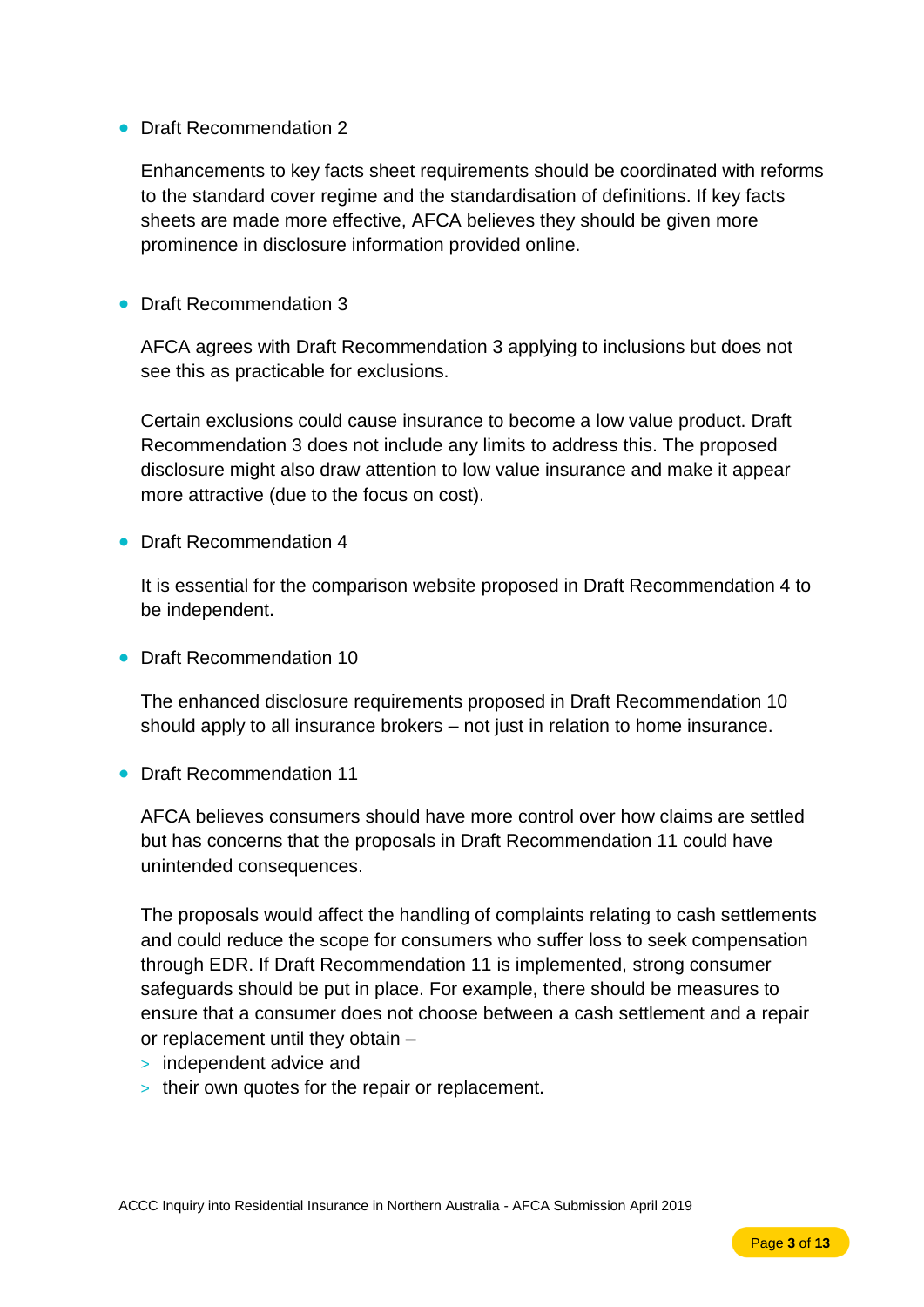Where an insured property is mortgaged and a cash settlement of a claim is paid, an additional concern arises. The mortgagee may be entitled to require the payment to be used to reduce the outstanding balance of the loan. In this situation, after the cash settlement, the mortgagor may not be able to afford to repair their damaged property. If Draft Recommendation 11 proceeds, this issue should be taken into account when formulating the requirements for disclosure before cash settlements.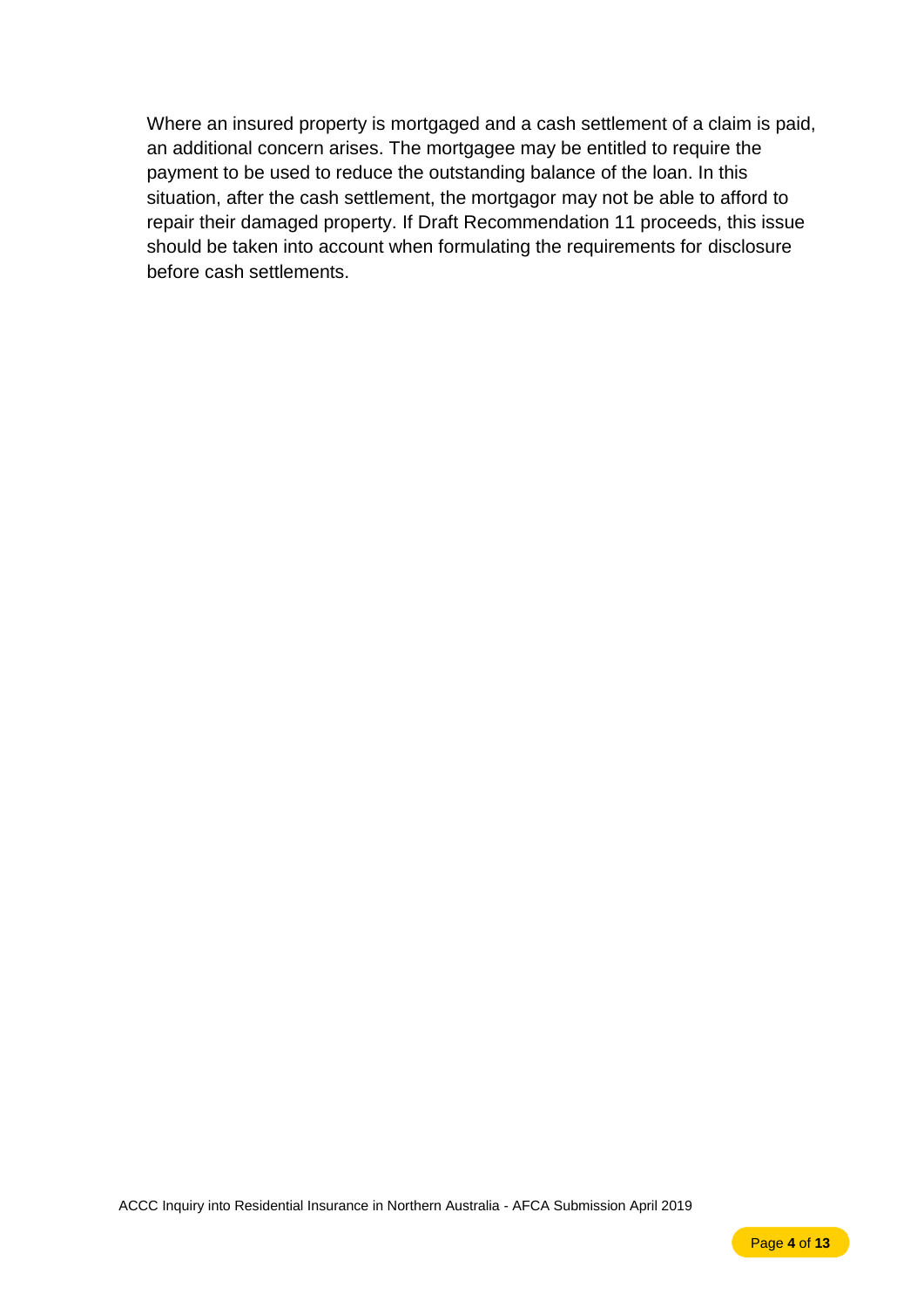# <span id="page-6-0"></span>1. Complaints resolution

## <span id="page-6-1"></span>**1.1 AFCA's jurisdiction**

The submission to the Inquiry made by FOS in April 2018 outlined the monetary limits on the jurisdiction of FOS and its compensation caps. AFCA operates with different limits and caps, which are explained in Section D of [AFCA's Operational Guidelines.](https://www.afca.org.au/about-afca/rules-and-guidelines/afcas-operational-guidelines/)

On page 218, the Interim Report briefly describes AFCA's jurisdiction to consider complaints about home insurance (including home, contents and strata title insurance complaints). This material requires corrections. We suggest alterations to address the points noted below.

• AFCA operates with a monetary limit to its jurisdiction and caps on the compensation it can award.

In a home insurance complaint:

- > AFCA cannot consider a claim for an amount exceeding the monetary limit, which is \$1 million
- > AFCA cannot award compensation exceeding relevant compensation caps<sup>4</sup> which include caps, per claim, of
	- ‒ \$250,000 in complaints against general insurance brokers and \$500,000 in other complaints
	- \$5,000 on any compensation for indirect financial loss or non-financial loss.
- AFCA's monetary limits and compensation caps apply **per claim**.

The term 'claim' in this context refers to the set of events and facts that together lead to the losses in a complaint submitted to AFCA and give the complainant the right to ask for a remedy.<sup>5</sup> Explaining this helps to avoid possible confusion with an insurance claim, which is an application for benefits under an insurance policy.

• One complaint may contain more than one claim.

The Interim Report explains this in the second paragraph on page 281. To make the explanation clearer, we suggest using the terms 'monetary limit' (instead of 'total monetary claim limit') and 'compensation cap' (instead of 'potential compensatory limits').

 $\overline{a}$ <sup>4</sup> AFCA has jurisdiction to consider complaints involving amounts larger than the caps, but can only award amounts up to the caps.

<sup>&</sup>lt;sup>5</sup> For further detail, refer to page 184 of **AFCA's Operational Guidelines**.

ACCC Inquiry into Residential Insurance in Northern Australia - AFCA Submission April 2019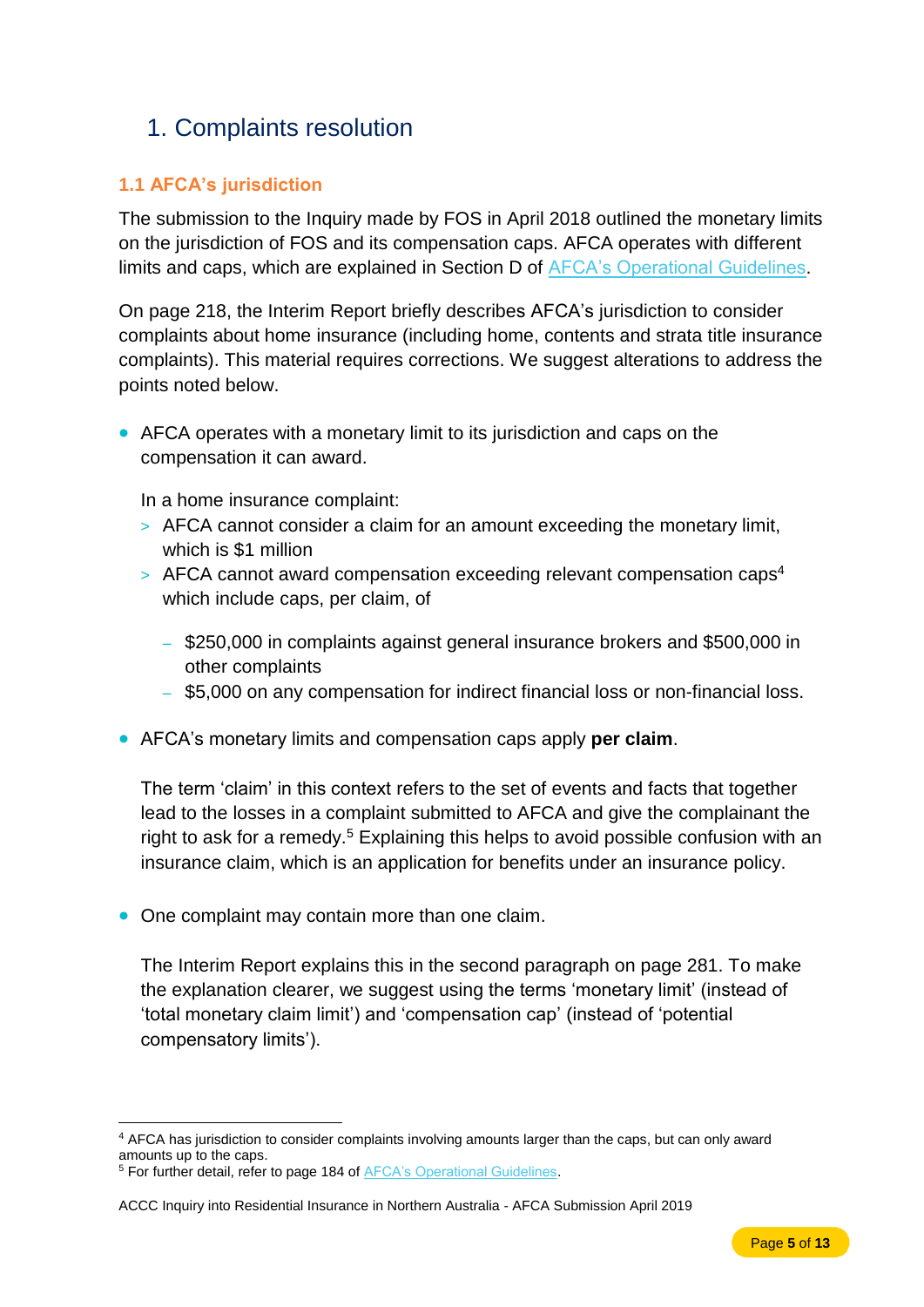The second paragraph on page 218 of the Interim Report points out that limits on the jurisdiction of AFCA need to be reviewed regularly. We note that AFCA is required to adjust these limits on 1 January 2021 and every three years after that date, and ASIC may require AFCA to make additional changes to the limits.<sup>6</sup>

The third paragraph on page 218 states that AFCA **will** make a determination if a dispute is not resolved by agreement. Complaints not resolved by agreement may have outcomes other than determinations, such as an assessment or discontinuance. To address this, we suggest changing 'will' to 'may'.

Please note a recent change in EDR terminology. AFCA uses the term 'complaint' where FOS used the term 'dispute' in the past.

## <span id="page-7-0"></span>**1.2 Informing consumers of their EDR rights**

Pages 216 and 217 of the Interim Report set out obligations in the General Insurance Code of Practice that relate to complaints handling. They include requirements to inform consumers of their EDR rights within specified timeframes.

The Interim Report suggests an addition to these requirements in Recommendation 12. Part of that recommendation is to amend the code so that, when a consumer lodges a claim, the code requires the insurer to give the consumer information about their right to use internal dispute resolution (IDR) and EDR mechanisms.

The Interim Report acknowledges that insurers must have IDR procedures meeting standards imposed through **ASIC's RG 165<sup>7</sup>. However, the report does not discuss** these standards. We raise this because RG 165 imposes requirements for insurers to inform consumers about their rights to EDR within specified timeframes.<sup>8</sup> As RG 165 sets standards in regard to IDR that insurers must meet and the code must accord with RG 165, we believe the Inquiry should examine these standards as well as corresponding code requirements.

A review of RG 165 is being conducted at present. As Recommendation 12 involves a departure from RG 165, the review may need to consider the recommendation.

## <span id="page-7-1"></span>**1.3 Agreed amendment to General Insurance Code of Practice**

The final report on the recent review of the General Insurance Code of Practice<sup>9</sup> states on page 67 that the Insurance Council of Australia agrees to amend the code 'so that an insurer is required to inform consumers in writing where they are unable to provide a decision about a complaint within 45 calendar days'. On page 217, the Interim Report refers to this point being **recommended** (not acknowledging that it

 $\overline{a}$ 

<sup>6</sup> See [AFCA Rules,](https://www.afca.org.au/about-afca/rules-and-guidelines/rules/) rule D4.3

<sup>&</sup>lt;sup>7</sup> Footnote 390 in the Interim Report acknowledges this.

<sup>8</sup> See RG 165, especially paragraphs 86-94 and 121-132.

<sup>9</sup> *[Final Report, Review of the General Insurance Code of Practice](http://codeofpracticereview.com.au/assets/Final%20Report/250618_ICA%20Code%20Review_Final%20Report.pdf)* released by the ICA in June 2018.

ACCC Inquiry into Residential Insurance in Northern Australia - AFCA Submission April 2019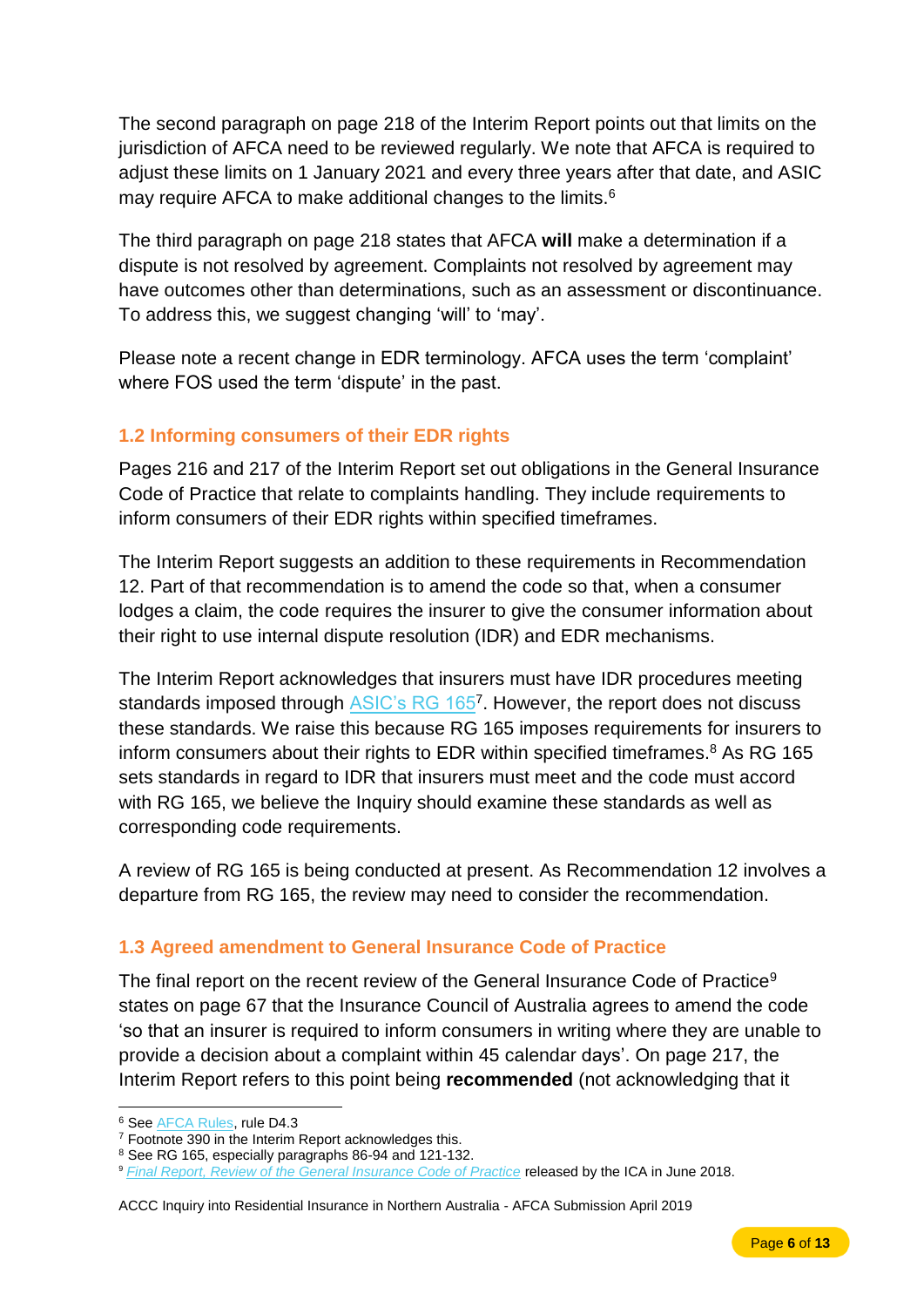was agreed) and does not clearly state the requirement agreed. We suggest this sentence be reviewed.

## <span id="page-8-0"></span>2. Recommendations

A discussion paper about general insurance disclosure, released by Treasury in January<sup>10</sup>, addressed several issues within the scope of the current Inquiry. In March, AFCA made a written submission<sup>11</sup> in response to Treasury's paper. Feedback in our submission is relevant to recommendations in the Interim Report, as noted below.

| <b>Feedback in AFCA submission</b>                                                                                                                                                                                                                                                                                                                                                                                                                                                                                                                                                                                                         | <b>Relevant</b><br>recommendation<br>in Interim Report |
|--------------------------------------------------------------------------------------------------------------------------------------------------------------------------------------------------------------------------------------------------------------------------------------------------------------------------------------------------------------------------------------------------------------------------------------------------------------------------------------------------------------------------------------------------------------------------------------------------------------------------------------------|--------------------------------------------------------|
| Disclosure in renewal notices<br>AFCA believes renewal notices should be required to disclose:<br>component pricing, including information on items such as flood cover<br>and taxes<br>the previous year's premium, sum insured and excess, and possibly<br>taxes for that year<br>an explanation of any premium increase.                                                                                                                                                                                                                                                                                                                | <b>Rec 10</b>                                          |
| <b>Links to MoneySmart website</b><br>AFCA supports the approach of requiring quotes for new insurance and<br>renewal notices to include links to the MoneySmart website.                                                                                                                                                                                                                                                                                                                                                                                                                                                                  | Rec 7                                                  |
| <b>Standard cover regime</b><br>AFCA believes enhancements to the standard cover regime should be<br>made along the lines recommended in the Interim Report, making offers of<br>standard cover mandatory. Consideration should also be given to:<br>basing standard cover on minimum coverage designed to have low<br>$\bullet$<br>premiums and allowing insurers to add extra features (for higher<br>premiums disclosed clearly)<br>requiring a participating insurer to provide minimum coverage at 3<br>$\bullet$<br>levels - basic, intermediate and premium (and allowing extra features<br>to be added to insurance at any level). | Rec <sub>5</sub>                                       |

<sup>11</sup> [General Insurance Disclosure,](file://///corefile/FOStaxonomy/Team%20Operations/PPA/Policy/Submissions/Treasury/GI%20disclosure%20Feb19/GI%20Disc%20Mar19.pdf) AFCA Submission, March 2019.

 $\overline{a}$ 

ACCC Inquiry into Residential Insurance in Northern Australia - AFCA Submission April 2019

<sup>10</sup> *[Disclosure in General Insurance: Improving Consumer Understanding](https://treasury.gov.au/consultation/c2019-t354736)* Treasury Discussion Paper, January 2019.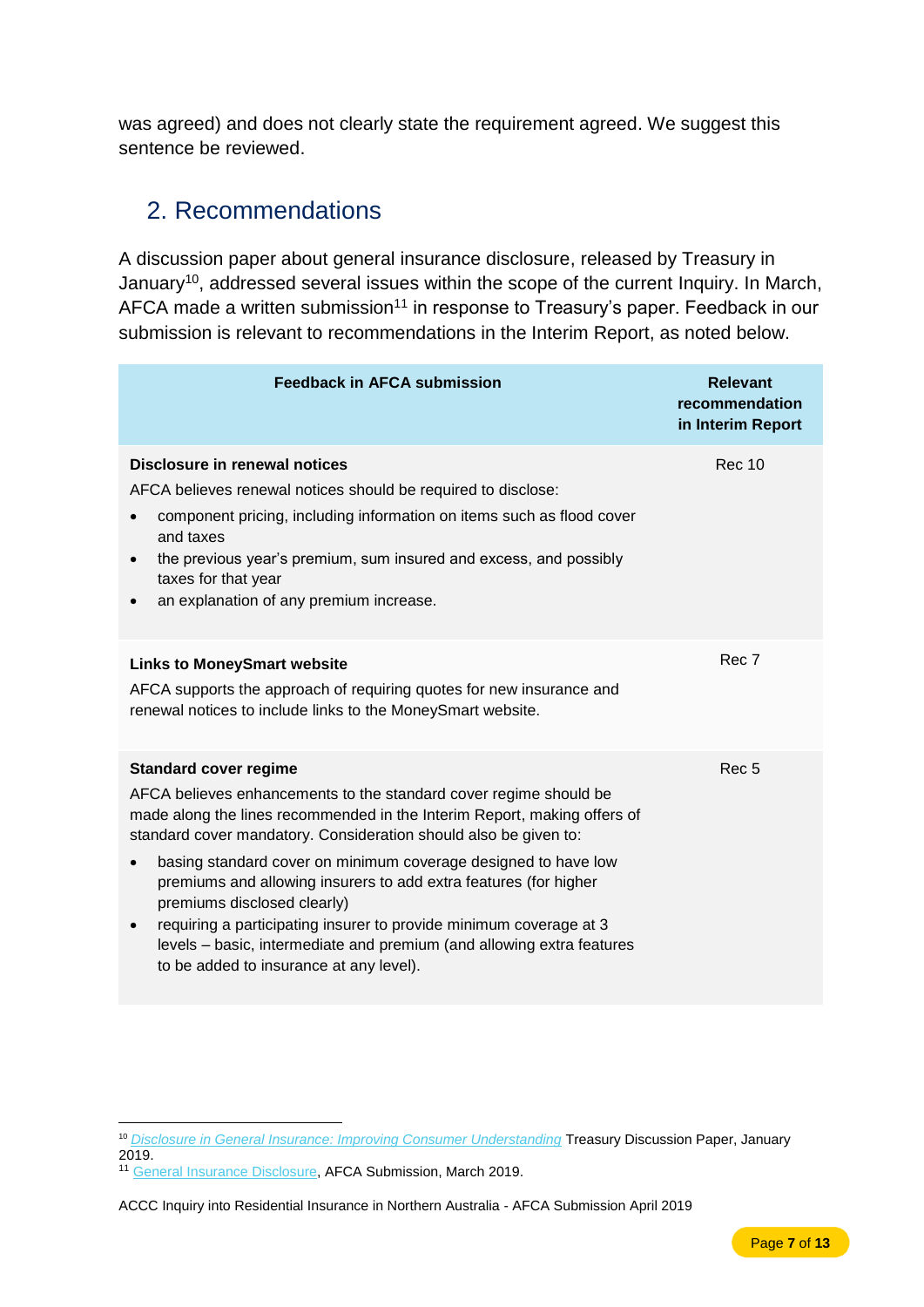**recommendation in Interim Report**

Rec 4

## **Standard definitions**

AFCA considers that standardisation of the definition of 'flood' has reduced dispute levels and consumer confusion. In our view, definitions of other key terms - including 'action of the sea', 'impacts' and 'storm' - should be standardised.

Some reforms recommended in the Interim Report were supported by AFCA's predecessors. For example, FOS supported proposals to:

- amend the General Insurance Code of Practice to meet the requirements for approval under ASIC's Regulatory Guide 183 and submit the amended code for approval
- extend unfair contract term protections to apply to insurance.

AFCA maintains a consistent stance. We note that the recent Royal Commission made recommendations relating to industry codes and unfair contract term protections that are being progressed at present.

## <span id="page-9-0"></span>3. Draft recommendations

AFCA believes that all of the draft recommendations in the Interim Report should be considered and supports these recommendations in broad terms. We have comments on some of the draft recommendations, as noted below.

## <span id="page-9-1"></span>**3.1 Draft Recommendation 1**

There is a risk that, if an insurer's estimate of a sum insured is too low, the estimate could cause or be a factor leading to underinsurance. Inaccurate low estimates could also give rise to complaints where underinsured consumers suffer losses.

In our view the proposed estimates should be presented in qualified terms to highlight their limitations and prompt a consumer to consider whether the estimate they receive is accurate.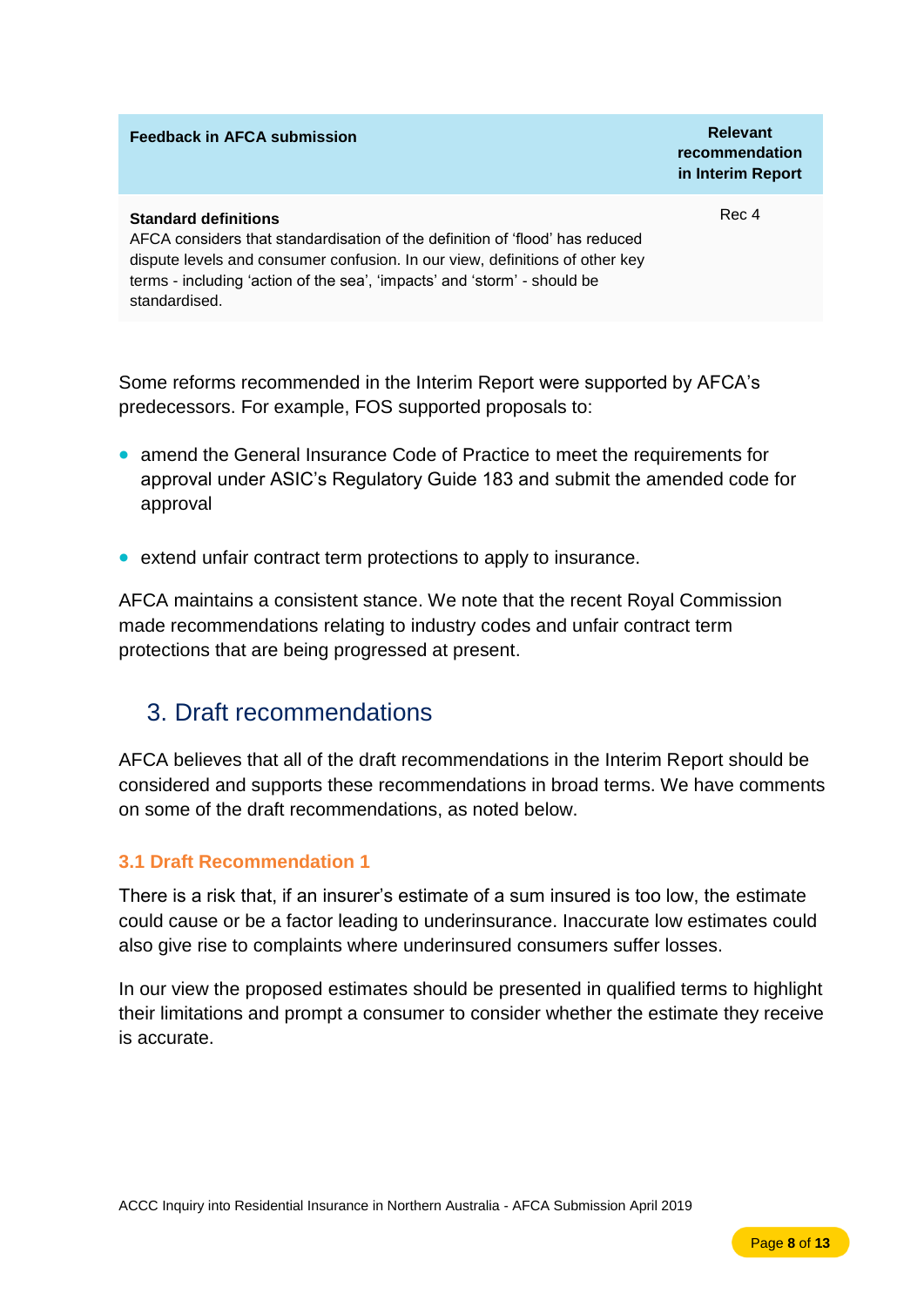## <span id="page-10-0"></span>**3.2 Draft Recommendation 2**

AFCA believes that key facts sheets must be used with – not instead of – product disclosure statements. We support the approach of requiring the key facts sheet and product disclosure statement for a product to be published together.

The AFCA submission to Treasury referred to above explains our view that enhancements to key facts sheet requirements should be coordinated with reforms to the standard cover regime and the standardisation of definitions. If key facts sheets are made more effective, we consider that they should be given more prominence in disclosure information provided online.

## <span id="page-10-1"></span>**3.3 Draft Recommendation 3**

AFCA agrees with Draft Recommendation 3 applying to inclusions but does not see this as practicable for exclusions.

The proposed disclosure might show a large premium saving for an exclusion of an essential aspect of insurance cover or for multiple exclusions. Such exclusions may cause the insurance to become a low value product, however.

Another issue is that the style of disclosure proposed could draw attention to lower value insurance and make it appear more attractive (due to the focus on cost).

It may be possible to address the issues noted above by setting limits on exclusions. This approach may cause disclosure requirements, and disclosure material provided to consumers, to become quite complicated however.

## <span id="page-10-2"></span>**3.4 Draft Recommendation 4**

We note that Draft Recommendation 4 refers to development of a comparison website that is independent. It is essential for a comparison website to be independent and not subject to industry manipulation. A commercial website could be misleading.

AFCA believes consideration should be given to covering home contents, as well as building, insurance on the proposed website.

## <span id="page-10-3"></span>**3.5 Draft Recommendation 6**

AFCA supports initiatives to increase disclosure about expected premium increases. We anticipate that it may be difficult for insurers to provide the estimates referred to in Draft Recommendation 6, however. Difficulties may arise, for example, in identifying all of the risk issues in reinsurance. As acknowledged on page 177 of the Interim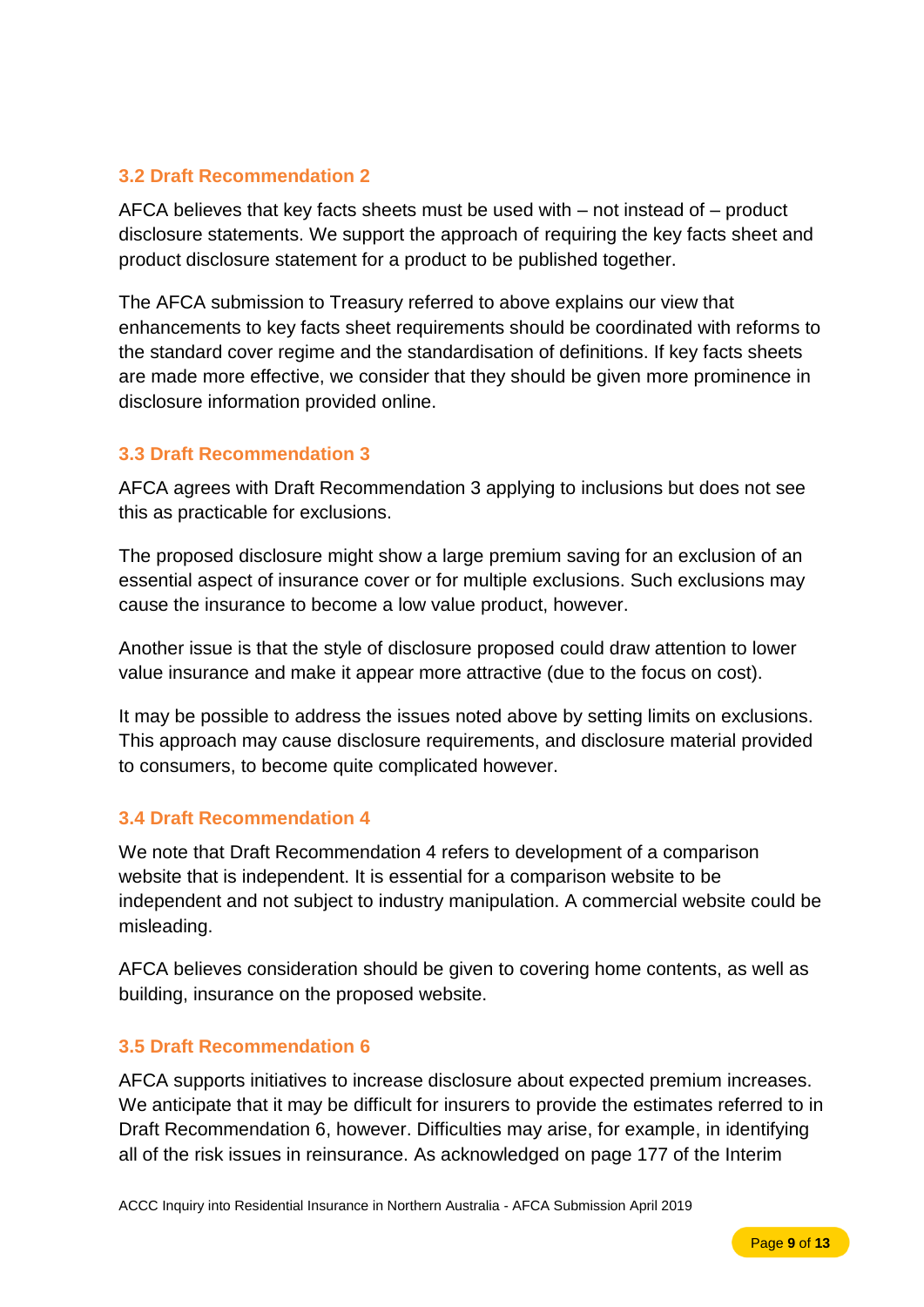Report, the proposal could also make it easier for insurers to obtain more information about their competitors.

## <span id="page-11-0"></span>**3.6 Draft Recommendation 10**

AFCA agrees with Draft Recommendation 10 but believes it should apply to all insurance brokers – not just in relation to home insurance. In our view, it would not be fair to impose the proposed disclosure requirement only on one group of brokers.

## <span id="page-11-1"></span>**3.7 Draft Recommendation 11**

AFCA believes consumers should have more control over how claims are settled. We have concerns that Draft Recommendation 11 could have unintended consequences however.

As acknowledged in the Interim Report, the cost of a building repair may be higher for a consumer than it is for an insurer. It follows that, after a cash settlement based on estimated repair costs for the insurer, the consumer may find that the settlement does not cover their repair costs.

At present, in most cases an insurer has the discretion to settle a claim by making repairs or paying an amount equal to the estimated cost of the repairs. AFCA handles complaints about cash settlements in this situation.

Our Operational Guidelines explain how we determine remedies awarded in complaints. One of the key statements about remedies in the guidelines is:

When deciding the remedy, we often seek to achieve, as nearly as possible, either: • to place the Complainant in the position they would have been in if the conduct of the Financial Firm had not caused the loss; or

• to compensate the Complainant for their loss to the extent AFCA holds the Financial Firm responsible for the loss.<sup>12</sup>

A consumer may make a complaint to AFCA if a cash settlement of \$X, based on estimated repair costs to the insurer, does not enable the consumer to repair their damaged property. Following the approach outlined in the guidelines, AFCA may award compensation, meaning that total payments to the consumer exceed \$X.

If changes are made in accordance with Draft Recommendation 11, consumers would be given the right to choose between a repair and a cash settlement. This would be expected to affect complaints as illustrated in the scenario discussed below.

 $\overline{a}$ <sup>12</sup> [AFCA's Operational Guidelines,](https://www.afca.org.au/about-afca/rules-and-guidelines/afcas-operational-guidelines/) page 183.

ACCC Inquiry into Residential Insurance in Northern Australia - AFCA Submission April 2019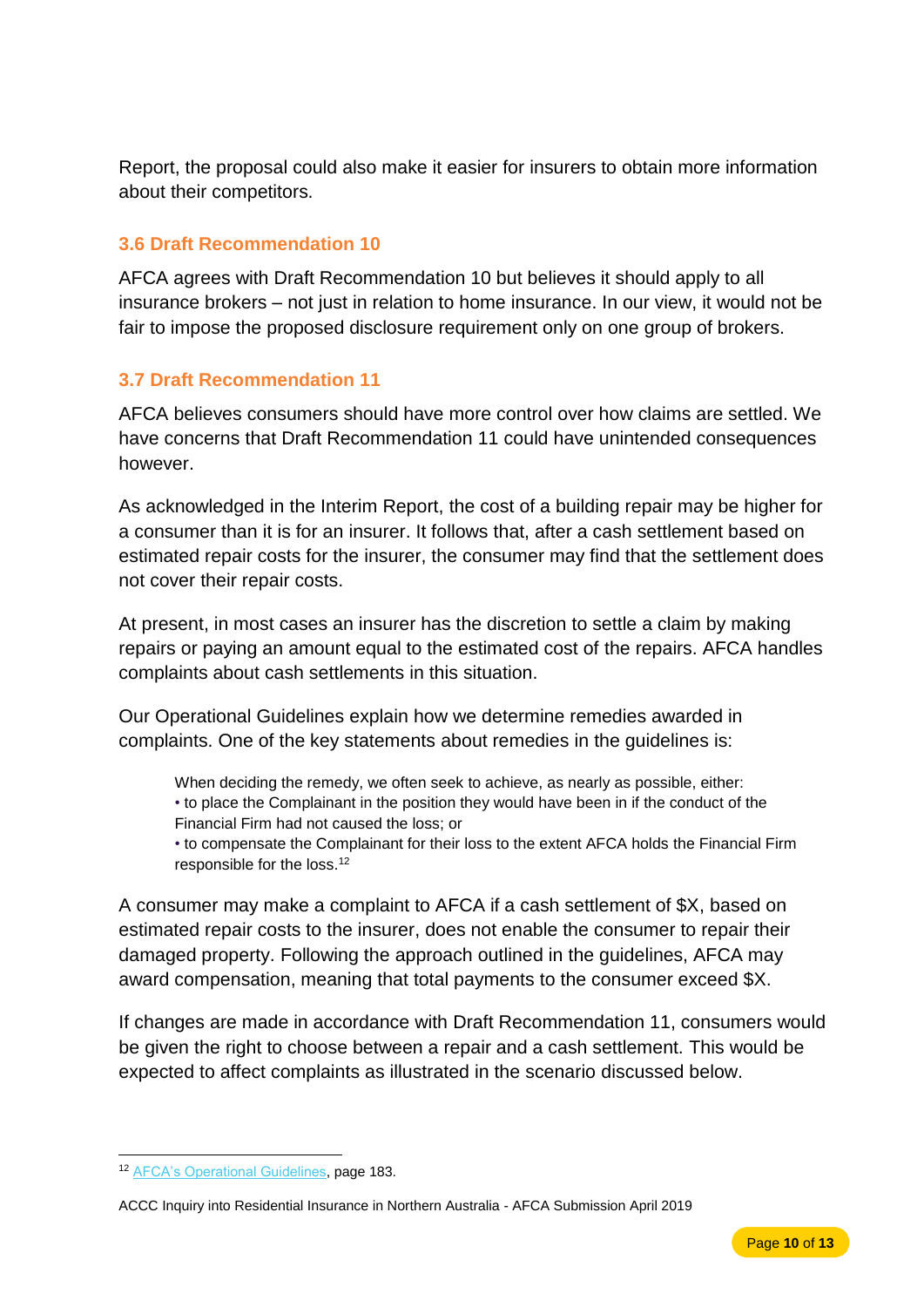#### Scenario:

- Insured property is damaged and the insurer estimates the repair cost to be \$Y.
- The insurer wants to repair the property but the consumer insists on a cash settlement, also of \$Y.
- The consumer cannot repair the property for \$Y and takes a complaint to AFCA.

### AFCA Rules:

When determining a complaint, AFCA decides what is fair in all the circumstances.<sup>13</sup>

### Comments:

- The consumer in this scenario may have limited scope to complain (compared to the present position described above).
- AFCA may find that the payment of \$Y is fair in the circumstances given the consumer's choice.
- Need for strong consumer safeguards

If Draft Recommendation 11 proceeds, we anticipate that responsibilities of consumers will increase and their possible recourse to EDR will decrease. Changes of the type proposed should only be made in our view if strong consumer safeguards are put in place.

Consumer safeguards should, for example, include measures to ensure that a consumer does not choose between a cash settlement and a repair or replacement until they obtain:

- > independent advice and
- > their own quotes for the repair or replacement.
- Mortgaged property

Where an insured property is mortgaged and a cash settlement of a claim is paid, an additional concern arises. The mortgagee may be entitled to require the payment to be used to reduce the outstanding balance of the loan. This may occur, for example, in a falling property market. The outcome may be that a mortgagor with a damaged property cannot afford repairs even though their insurance claim was paid.

If Draft Recommendation 11 proceeds, this issue should be taken into account when formulating the requirements for disclosure before cash settlements.

 $\overline{a}$ <sup>13</sup> See the explanation of rule A14.2 of the AFCA Rules in our Operational Guidelines.

ACCC Inquiry into Residential Insurance in Northern Australia - AFCA Submission April 2019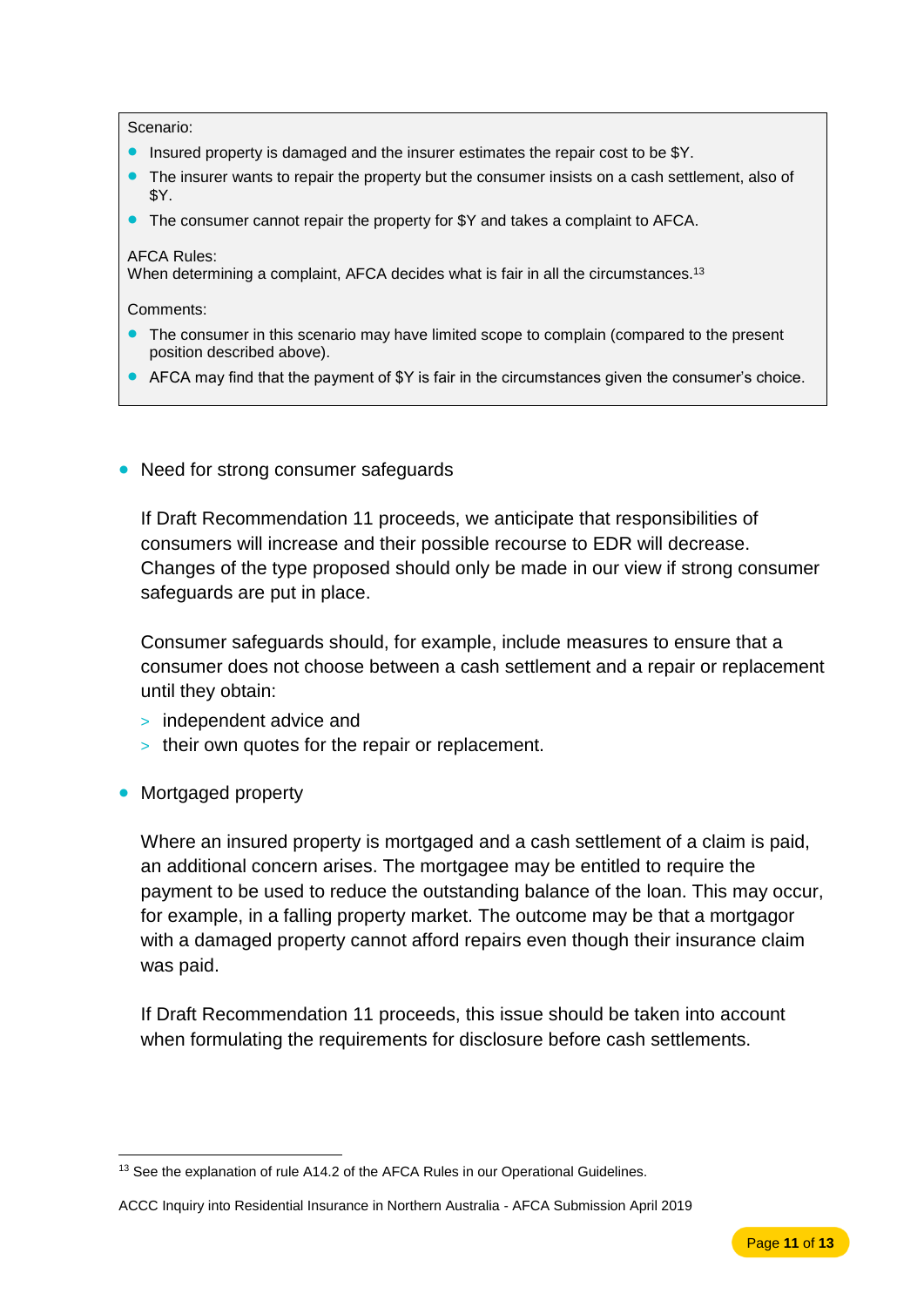## <span id="page-13-0"></span>**3.8 Draft Recommendation 13**

AFCA supports the approach described in Draft Recommendation 13 but anticipates that it may be difficult to specify the proposed requirement. This may involve, for example, defining 'properties with similar characteristics'.